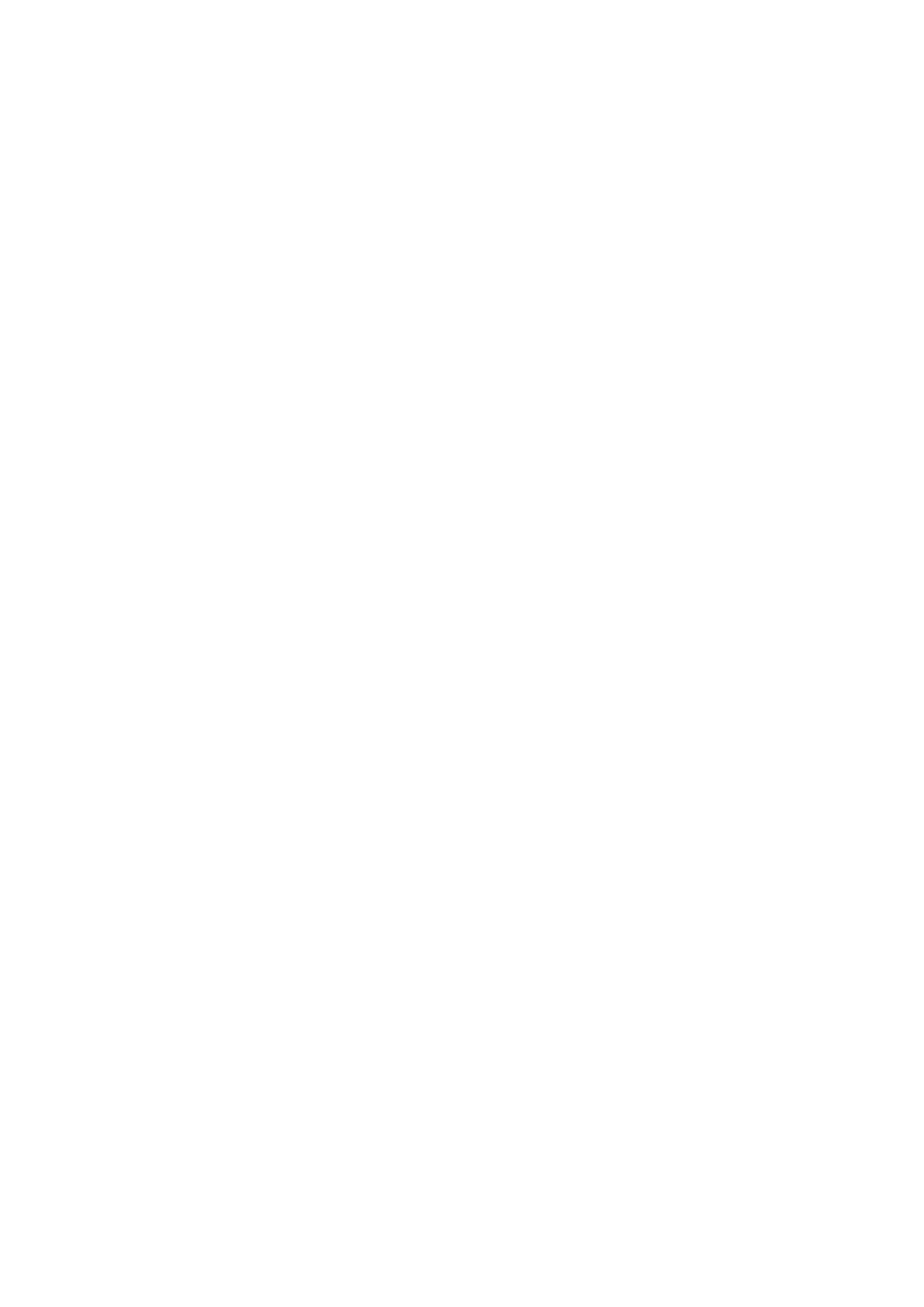

Children develop a bond with sparrows – our most common resident birds – through storytelling.



Keywords **observation • school grounds • storytelling • recall and create**

- 1 Show the children pictures of a sparrow (**Resource File** pages 2–5). Ask if they have ever seen one. Talk about what they know. Make links, keeping focus around nature.
- 2 Take the children into schoolyard, saying that you are going to look for sparrows (good idea to check beforehand to find best time and place for spotting sparrows). Watch the birds and talk about what they are doing. Ask the children if they think sparrows are pets. Explore the difference between animals at home and animals that live in the wild.
- Find a nice place, ideally where the 3 children can see sparrows in the background, set down your outdoors cushions and read the story Cips iż-Żgħir / Little Ċips (**Resource File** pages 6–7) about a nest of young sparrows. You can use related visual material from pages 8–13 to create story prompts as you read, either by projecting them on the board or printing and making pics-on-sticks. Ask the children questions at intervals

 $4$  and make links with their own lives and thoughts. Pause to animate the story and add sounds, asking the children to imitate bird sounds around them. Listen to sparrows around you for inspiration.

5 Back in class (or outside if you have brought materials along with you) place the children in groups and get them to create something from the story, such as nest (a plastic tub filled with shredded paper), eggs (scrunched up balls of paper), and chicks (cotton wool with eyes). Put them together in a story bag and when you wish to revisit the story, take out the objects and the children can put them in the right order while retelling the story. This trains memory and language skills.

**Use the Dinja Waħda Notice Board and tell the school about what you're doing.**